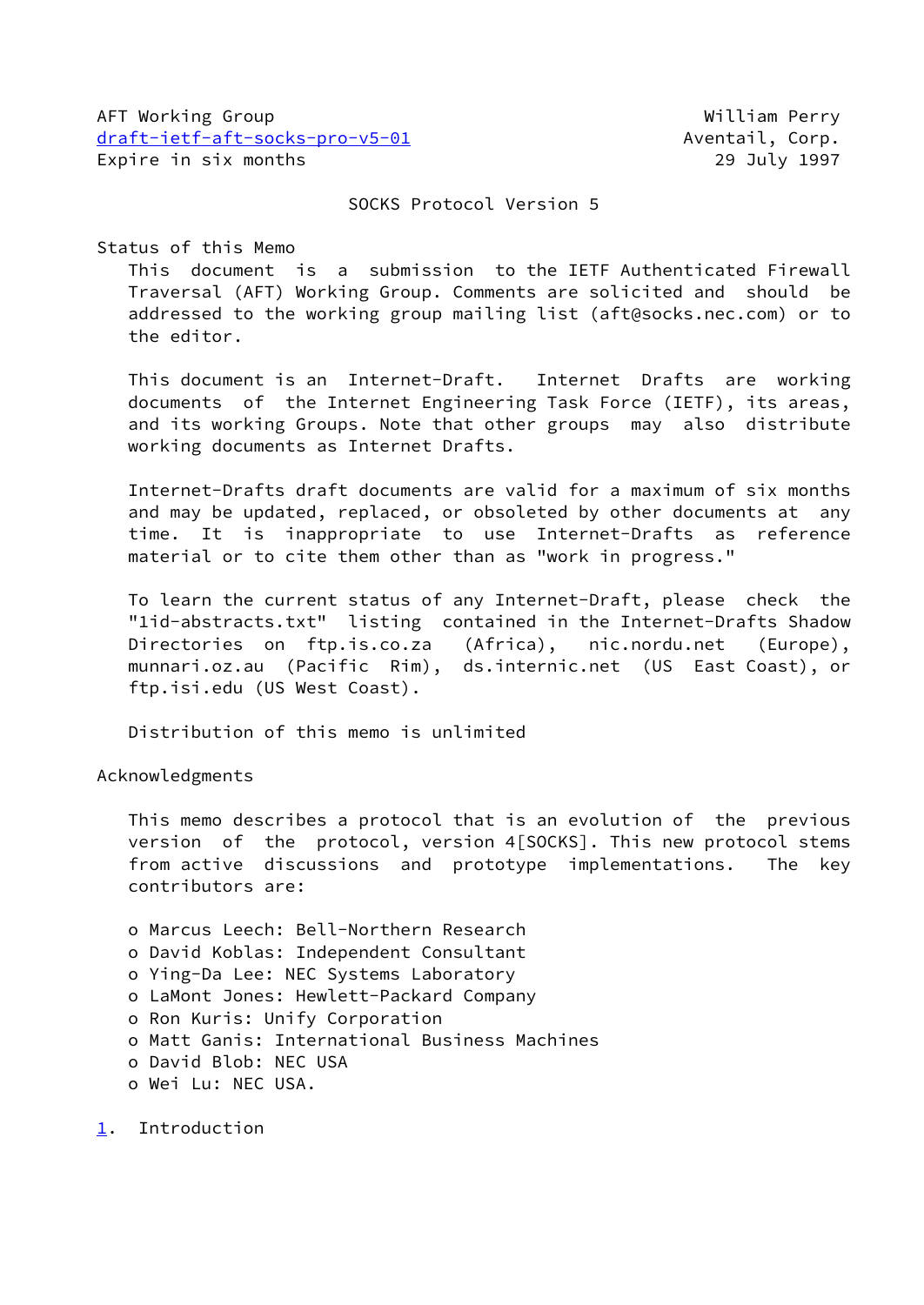INTERNET DRAFT SOCKS Protocol Version 5 29 July 1997

 The use of network firewalls, systems that effectively isolate an organizations internal network structure from an exterior network, such as the INTERNET is becoming increasingly popular. These firewall systems typically act as application-layer gateways between networks, usually offering controlled TELNET, FTP, and SMTP access. With the emergence of more sophisticated application layer protocols designed to facilitate global information discovery, there exists a need to provide a general framework for these protocols to transparently and securely traverse a firewall.

 There exists, also, a need for strong authentication of such traversal in as fine-grained a manner as is practical. This requirement stems from the realization that client-server relationships emerge between the networks of various organizations, and that such relationships need to be controlled and often strongly authenticated.

 The protocol described here is designed to provide a framework for client-server applications in both the TCP and UDP domains to conveniently and securely use the services of a network firewall. The protocol is conceptually a "shim-layer" between the application layer and the transport layer, and as such does not provide network layer gateway services, such as forwarding of ICMP messages.

<span id="page-1-0"></span>[2](#page-1-0). Existing practice

 There currently exists a protocol, SOCKS Version 4, that provides for unsecured firewall traversal for TCP-based client-server applications, including TELNET, FTP and the popular information discovery protocols such as HTTP, WAIS and GOPHER.

 This new protocol extends the SOCKS Version 4 model to include UDP, and extends the framework to include provisions for generalized strong authentication schemes, and extends the addressing scheme to encompass domain-name and V6 IP addresses.

 The implementation of the SOCKS protocol typically involves the recompilation or relinking of TCP-based client applications to use the appropriate encapsulation routines in the SOCKS library.

## Note:

Unless otherwise noted, the decimal numbers appearing in packet-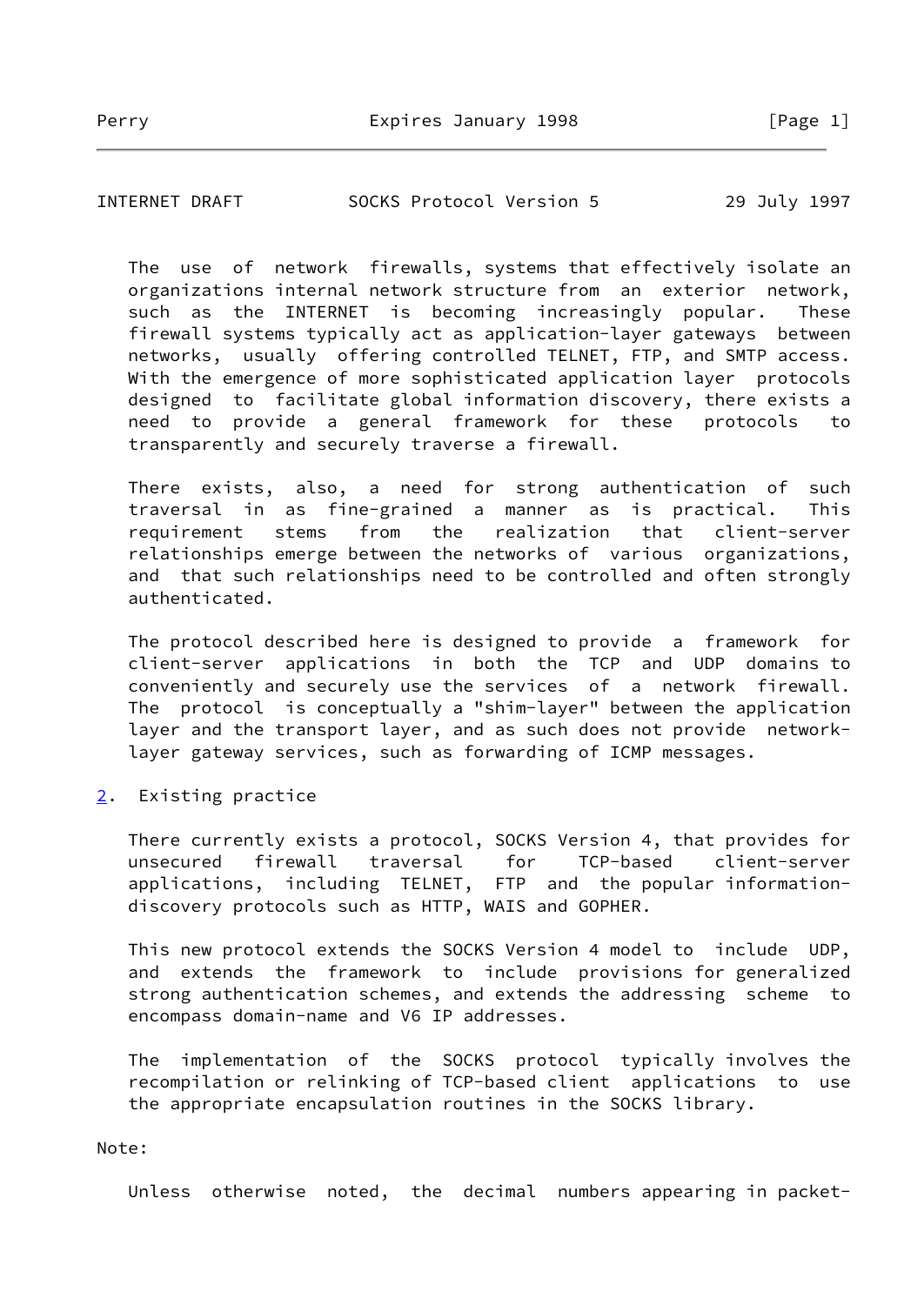format diagrams represent the length of the corresponding field, in octets. Where a given octet must take on a specific value, the syntax X'hh' is used to denote the value of the single octet in that field. When the word 'Variable' is used, it indicates that the corresponding field has a variable length defined either by an

Perry **Expires January 1998** [Page 2]

INTERNET DRAFT SOCKS Protocol Version 5 29 July 1997

associated (one or two octet) length field, or by a data type field.

<span id="page-2-0"></span>[3](#page-2-0). Procedure for TCP-based clients

When a TCP-based client wishes to establish a connection to an object that is reachable only via a firewall (such determination is left up to the implementation), it must open a TCP connection to the appropriate SOCKS port on the SOCKS server system. The SOCKS service is conventionally located on TCP port 1080. If the connection request succeeds, the client enters a negotiation for the authentication method to be used, authenticates with the chosen method, then sends a relay request. The SOCKS server evaluates the request, and either establishes the appropriate connection or denies it.

 The client connects to the server, and sends a version identifier/method selection message:

> +----+----------+----------+ |VER | NMETHODS | METHODS | +----+----------+----------+ | 1 | 1 | 1 to 255 | +----+----------+----------+

 The VER field is set to X'05' for this version of the protocol. The NMETHODS field contains the number of method identifier octets that appear in the METHODS field.

 The server selects from one of the methods given in METHODS, and sends a METHOD selection message:

> +----+--------+ |VER | METHOD | +----+--------+ | 1 | 1 | +----+--------+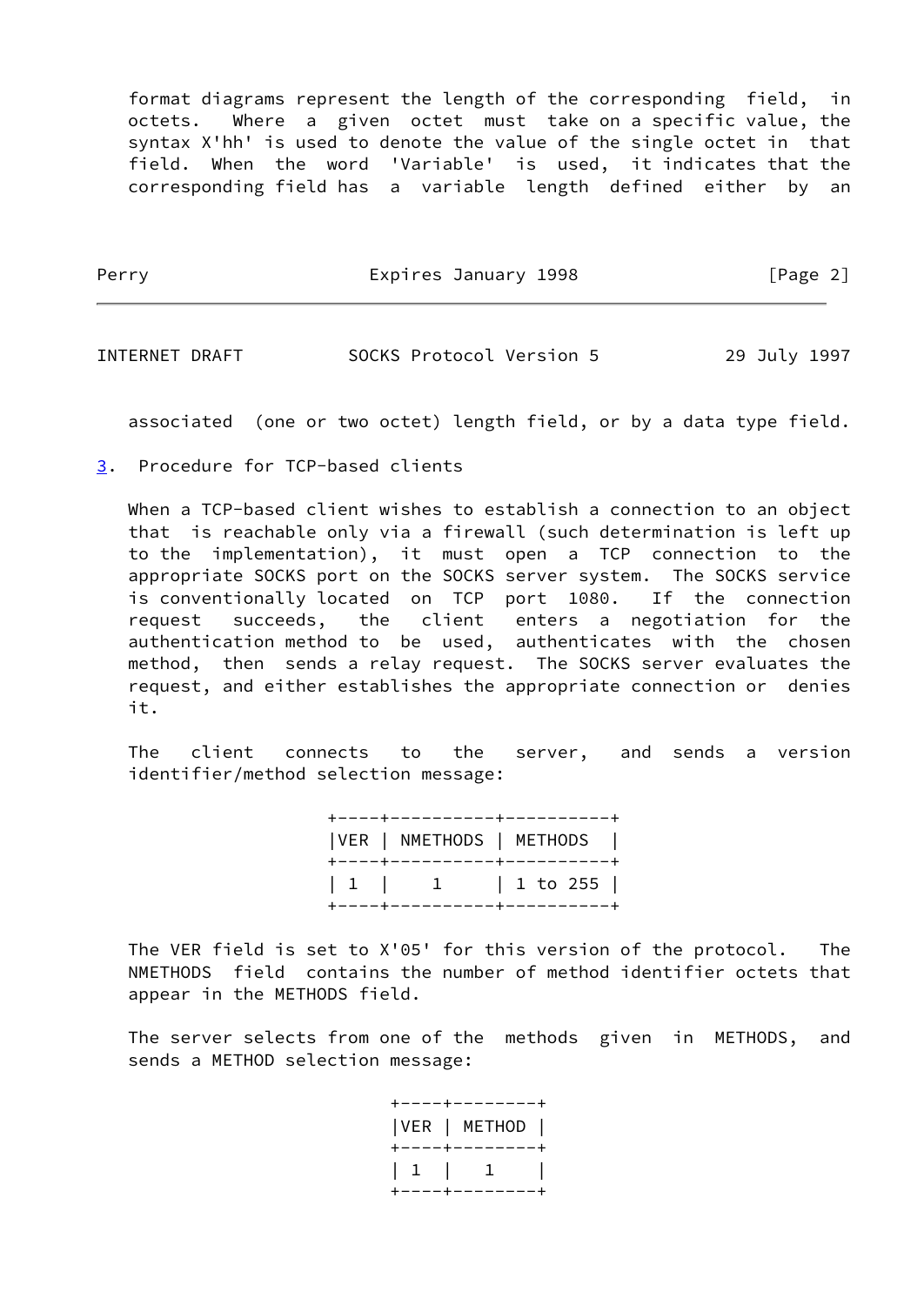If the selected METHOD is X'FF', none of the methods listed by the client are acceptable, and the client MUST close the connection.

The values currently defined for METHOD are:

 o X'00' NO AUTHENTICATION REQUIRED o X'01' GSSAPI o X'02' USERNAME/PASSWORD o X'03' to X'7F' IANA ASSIGNED o X'80' to X'FE' RESERVED FOR PRIVATE METHODS o X'FF' NO ACCEPTABLE METHODS

|  | [Page 3] |
|--|----------|

INTERNET DRAFT SOCKS Protocol Version 5 29 July 1997

The client and server then enter a method-specific sub-negotiation.

 Descriptions of the method-dependent sub-negotiations appear in separate memos.

 Developers of new METHOD support for this protocol should contact IANA for a METHOD number. The ASSIGNED NUMBERS document should be referred to for a current list of METHOD numbers and their corresponding protocols.

 Compliant implementations SHOULD support GSSAPI and MUST support USERNAME/PASSWORD authentication methods.

<span id="page-3-0"></span>[4](#page-3-0). Requests

 Once the method-dependent subnegotiation has completed, the client sends the request details. If the negotiated method includes encapsulation for purposes of integrity checking and/or confidentiality, these requests MUST be encapsulated in the method dependent encapsulation.

The SOCKS request is formed as follows:

 +----+-----+------+------+----------+----------+ |VER | CMD | FLAG | ATYP | DST.ADDR | DST.PORT | +----+-----+------+------+----------+----------+ | 1 | 1 | 1 | 1 | Variable | 2 | +----+-----+------+------+----------+----------+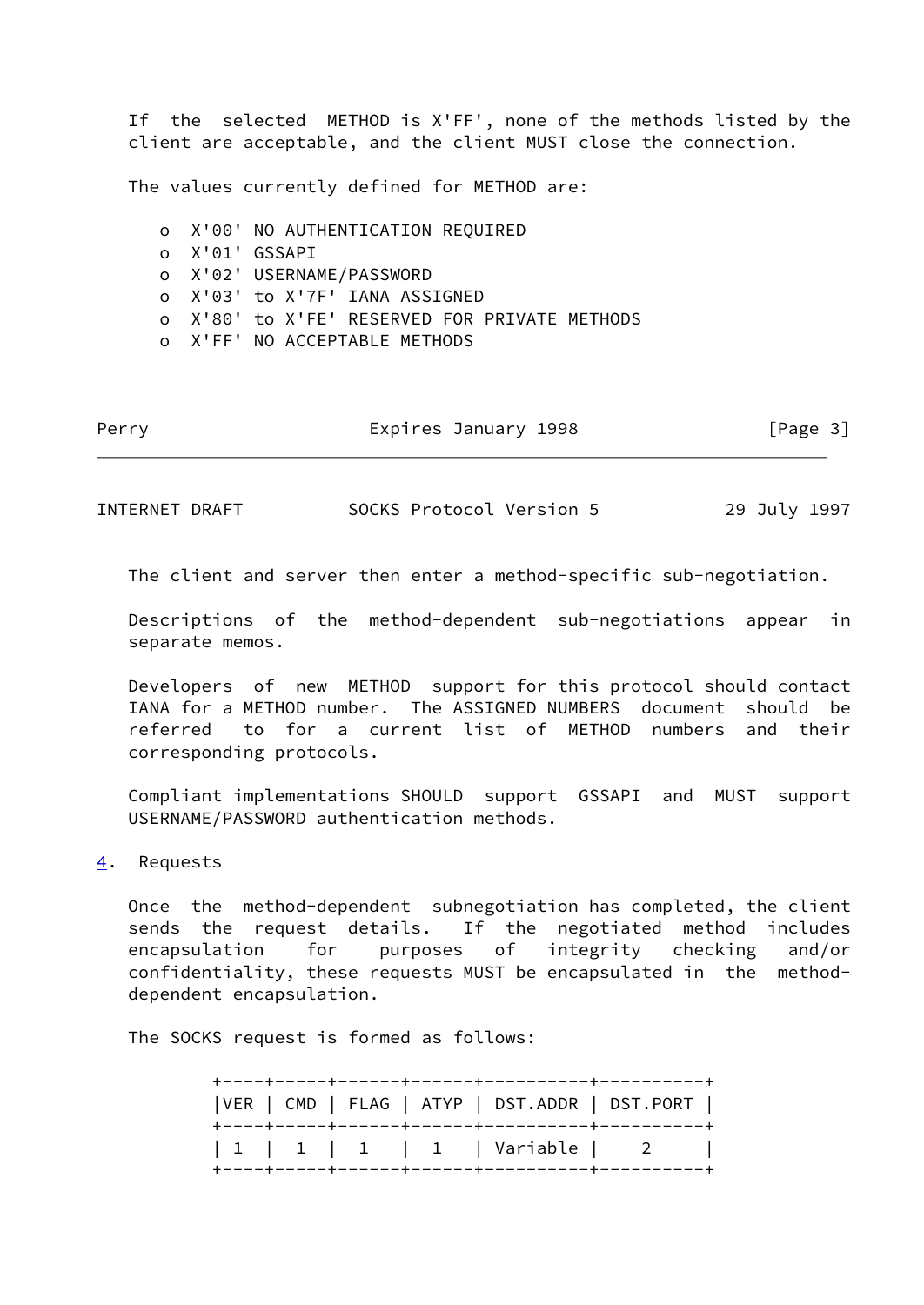Where:

 o VER protocol version: X'05' o CMD o CONNECT X'01' o BIND X'02' o UDP ASSOCIATE X'03' o X'04' to X'7F' IANA ASSIGNED o X'80' to X'FF' RESERVED FOR PRIVATE METHODS o FLAG command dependent flag o ATYP address type of following address o IP V4 address: X'01' o DOMAINNAME: X'03' o IP V6 address: X'04' o DST.ADDR desired destination address o DST.PORT desired destination port in network octet order

The SOCKS server will typically evaluate the request based on

| Perry | Expires January 1998 | [Page 4] |
|-------|----------------------|----------|
|       |                      |          |

INTERNET DRAFT SOCKS Protocol Version 5 29 July 1997

 source and destination addresses, and return one or more reply messages, as appropriate for the request type.

<span id="page-4-0"></span>[5](#page-4-0). Addressing

 In an address field (DST.ADDR, BND.ADDR), the ATYP field specifies the type of address contained within the field:

o X'01'

the address is a version-4 IP address, with a length of 4 octets

o X'03'

 the address field contains a fully-qualified domain name. The first octet of the address field contains the number of octets of name that follow, there is no terminating NUL octet.

o X'04'

the address is a version-6 IP address, with a length of 16 octets.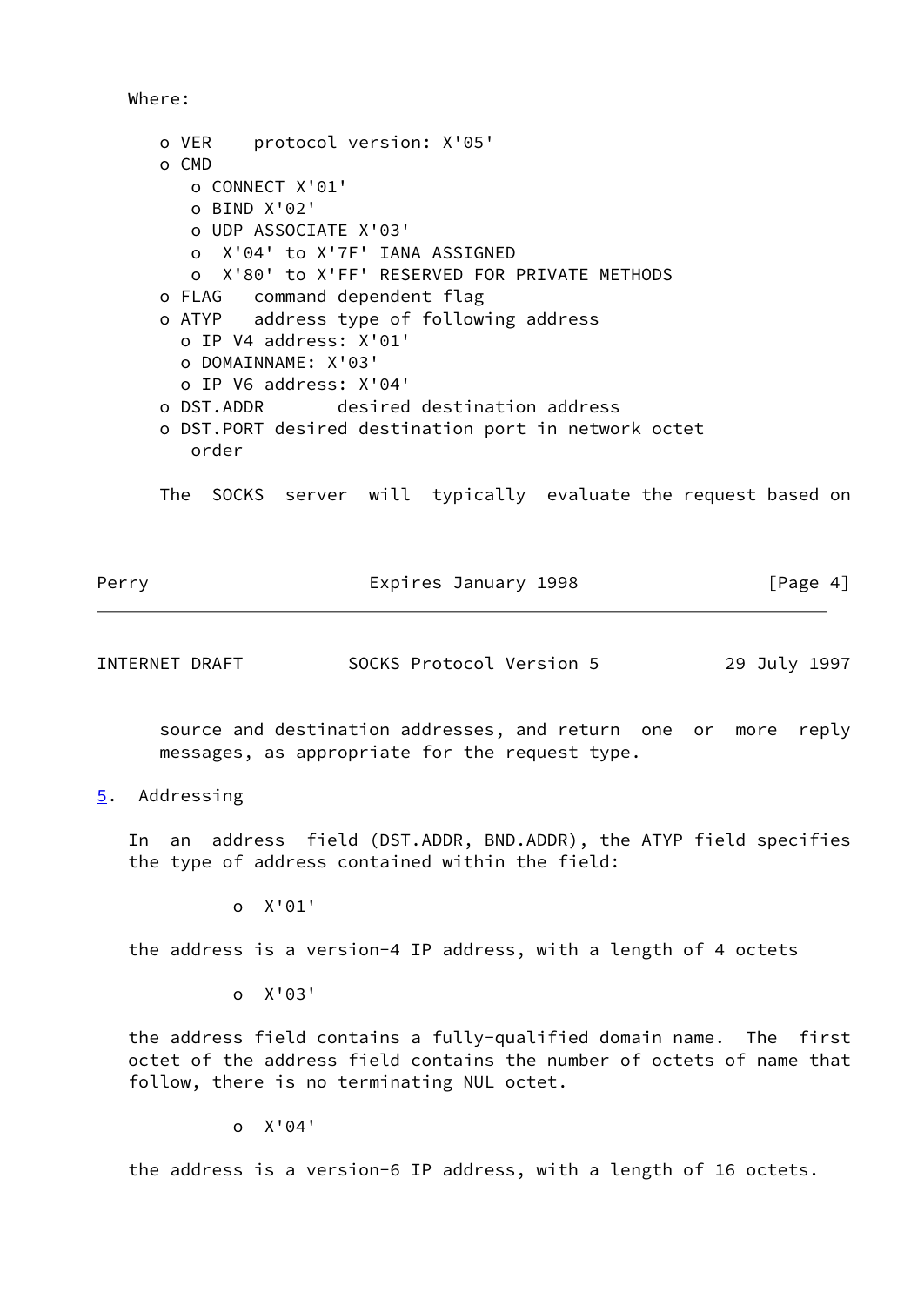## <span id="page-5-0"></span>[6](#page-5-0). Replies

 The SOCKS request information is sent by the client as soon as it has established a connection to the SOCKS server, and completed the authentication negotiations. The server evaluates the request, and returns a reply formed as follows:

| VER   REP   FLAG   ATYP   BND.ADDR   BND.PORT |  |
|-----------------------------------------------|--|
| $ 1 1 1 1 1 1 1$   Variable $ 2 1 $           |  |

Where:

| O |  | VER protocol version: X'05'               |
|---|--|-------------------------------------------|
|   |  | o REP Reply field:                        |
|   |  | o X'00' succeeded                         |
|   |  | o X'01' general SOCKS server failure      |
|   |  | o X'02' connection not allowed by ruleset |
|   |  | o X'03' Network unreachable               |
|   |  | o X'04' Host unreachable                  |
|   |  | o X'05' Connection refused                |
|   |  | o X'06' TTL expired                       |
|   |  | o X'07' Command not supported             |
|   |  | o X'08' Address type not supported        |

| Perry          |          | Expires January 1998                                 | [Page 5]     |  |
|----------------|----------|------------------------------------------------------|--------------|--|
| INTERNET DRAFT |          | SOCKS Protocol Version 5                             | 29 July 1997 |  |
|                |          | o X'09' Invalid address                              |              |  |
|                |          | o X'0A' to X'FF' unassigned                          |              |  |
|                | O        | FLAG command dependent flag                          |              |  |
|                | $\circ$  | ATYP address type of following address               |              |  |
|                |          | o IP V4 address: X'01'                               |              |  |
|                |          | DOMAINNAME: X'03'<br>$\Omega$                        |              |  |
|                |          | o IP V6 address: X'04'                               |              |  |
|                | $\Omega$ | server bound address<br>BND.ADDR                     |              |  |
|                | $\circ$  | BND.PORT<br>server bound port in network octet order |              |  |

 If the chosen method includes encapsulation for purposes of authentication, integrity and/or confidentiality, the replies are encapsulated in the method-dependent encapsulation.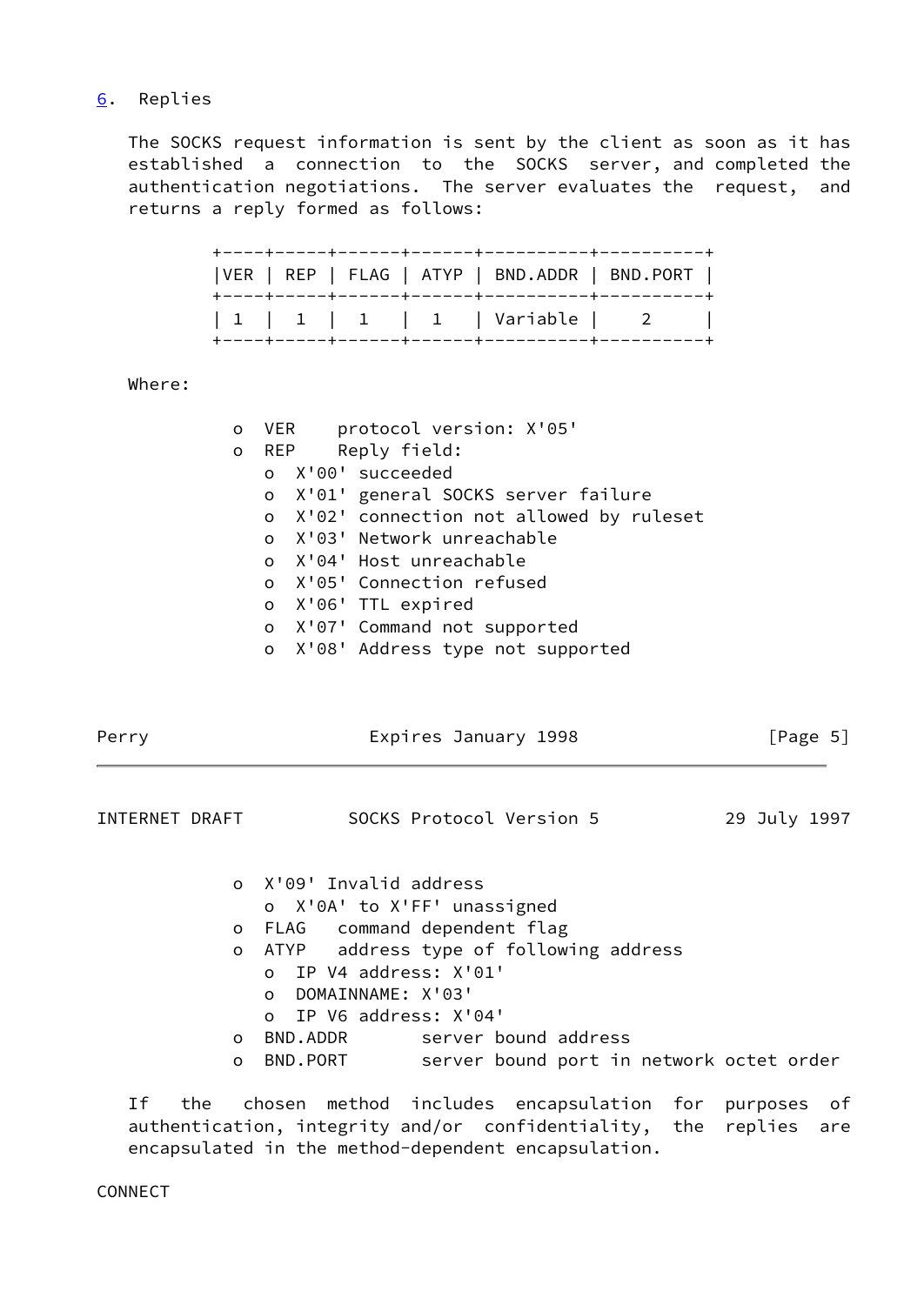In the reply to a CONNECT, BND.PORT contains the port number that the server assigned to connect to the target host, while BND.ADDR contains the associated IP address. The supplied BND.ADDR is often different from the IP address that the client uses to reach the SOCKS server, since such servers are often multi-homed. It is expected that the SOCKS server will use DST.ADDR and DST.PORT, and the client side source address and port in evaluating the CONNECT request.

## **BIND**

 The BIND request is used in protocols which require the client to accept connections from the server. FTP is a well-known example, which uses the primary client-to-server connection for commands and status reports, but may use a server-to-client connection for transferring data on demand (e.g. LS, GET, PUT).

 It is expected that the client side of an application protocol will use the BIND request only to establish secondary connections after a primary connection is established using CONNECT. DST.ADDR must be the address of the primary connection's destination. DST.PORT should be the requested port (or 0 for a random, unused port). It is expected that a SOCKS server will use DST.ADDR and DST.PORT in evaluating the BIND request.

 Two replies are sent from the SOCKS server to the client during a BIND operation. The first is sent after the server creates and binds a new socket. The BND.PORT field contains the port number that the SOCKS server assigned to listen for an incoming connection. The BND.ADDR field contains the associated IP address. The client will typically use these pieces of information to notify (via the primary or control connection) the application server of the rendezvous address. The second reply occurs only after the anticipated incoming

| Perry                         | Expires January 1998                                                                                                                                                                                                              | [Page 6]     |
|-------------------------------|-----------------------------------------------------------------------------------------------------------------------------------------------------------------------------------------------------------------------------------|--------------|
| INTERNET DRAFT                | SOCKS Protocol Version 5                                                                                                                                                                                                          | 29 July 1997 |
| connection succeeds or fails. |                                                                                                                                                                                                                                   |              |
|                               | $\mathbf{r}$ , and the second contract of the contract of the contract of the contract of the contract of the contract of the contract of the contract of the contract of the contract of the contract of the contract of the con |              |

 In the second reply, the BND.PORT and BND.ADDR fields contain the address and port number of the connecting host.

## UDP ASSOCIATE

The UDP ASSOCIATE request is used to establish an association within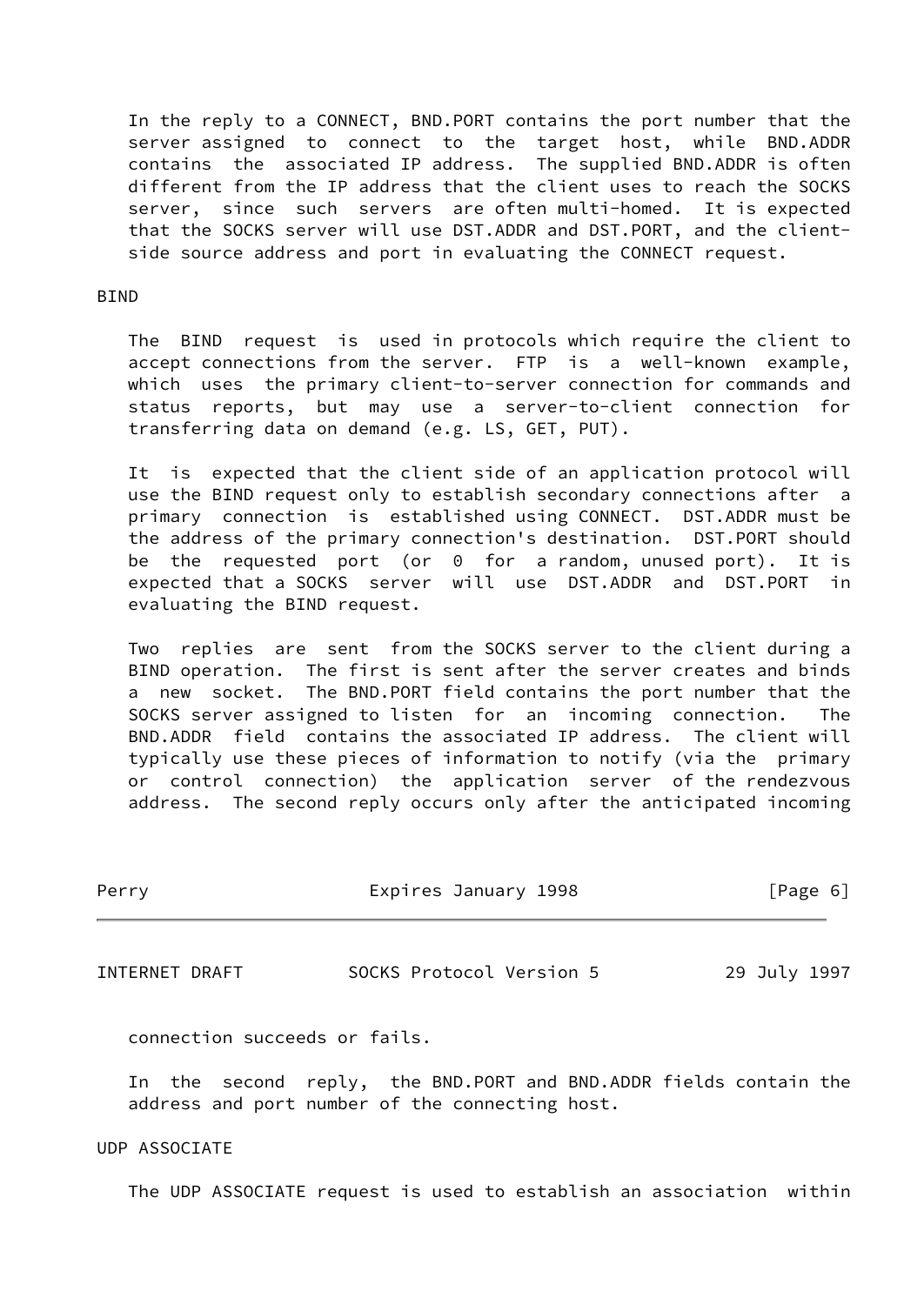the UDP relay process to handle UDP datagrams. The DST.ADDR and DST.PORT fields contain the address and port that the client expects to use to send UDP datagrams on for the association. The server MAY use this information to limit access to the association. If the client is not in possesion of the information at the time of the UDP ASSOCIATE, the client MUST use address type X'01' with a port number and address of all zeros.

UDP association terminates when the TCP connection that the UDP ASSOCIATE request arrived on terminates.

 In the reply to a UDP ASSOCIATE request, the BND.PORT and BND.ADDR fields indicate the port number/address where the client MUST send UDP request messages to be relayed (unless the UDP relaying is done in the TCP channel as specified by the TCP RELAY flag).

 NOTE: The current UDP ASSOCIATE command is not powerful enough for many newer protocols, and does not handle multicast traffic at all. A proposal to address these issues is available [\[Ch97](#page-9-0)].

Reply Processing

When a reply (REP value other than X'00') indicates a failure, the SOCKS server MUST terminate the TCP connection shortly after sending the reply. This must be no more than 10 seconds after detecting the condition that caused a failure.

 If the reply code (REP value of X'00') indicates a success, and the request was either a BIND or a CONNECT, the client may now start passing data. If the selected authentication method supports encapsulation for the purposes of integrity, authentication and/or confidentiality, the data are encapsulated using the method-dependent encapsulation. Similarly, when data arrives at the SOCKS server for the client, the server MUST encapsulate the data as appropriate for the authentication method in use.

UDP Control Channel

 A UDP association terminates when the TCP connection that the UDP ASSOCIATE request arrived on terminates.

| Perry          | Expires January 1998     | [Page 7]     |
|----------------|--------------------------|--------------|
|                |                          |              |
| INTERNET DRAFT | SOCKS Protocol Version 5 | 29 July 1997 |

<span id="page-7-0"></span>[7](#page-7-0). Procedure for UDP-based clients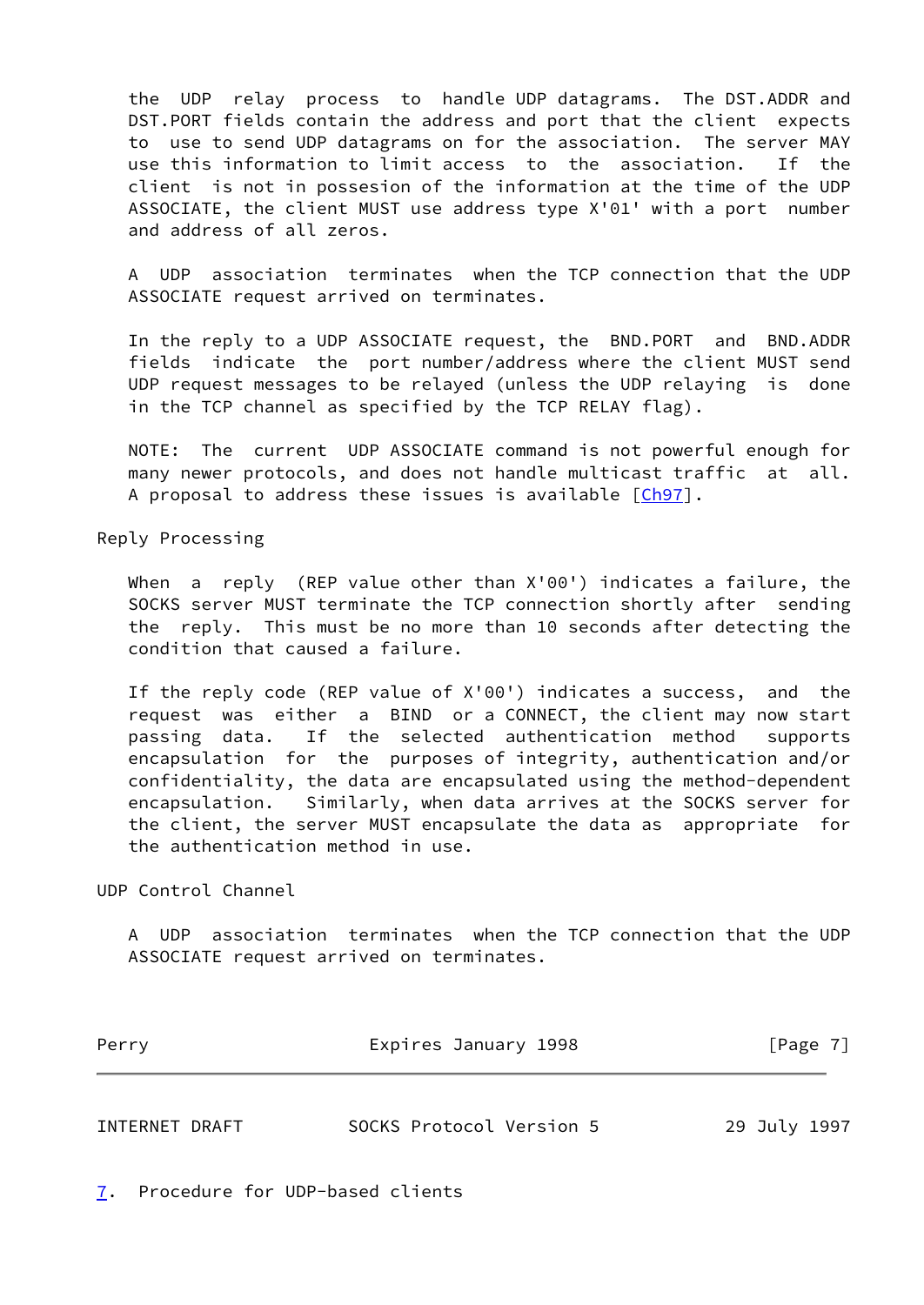A UDP-based client MUST send its datagrams to the UDP relay server at the UDP port indicated by BND.PORT in the reply to the UDP ASSOCIATE request. If the selected authentication method provides encapsulation for the purposes of authenticity, integrity, and/or confidentiality, the datagram MUST be encapsulated using the appropriate encapsulation. Each UDP datagram carries a UDP request header with it:

| FLAG   FRAG   ATYP   DST.ADDR   DST.PORT   DATA |  |  |
|-------------------------------------------------|--|--|
| 2   1   1   Variable   2   Variable             |  |  |

The fields in the UDP request header are:

|              | Reserved X'0000'<br>o FLAG                   |
|--------------|----------------------------------------------|
| $\mathsf{O}$ | FRAG Current fragment number                 |
| $\circ$      | address type of following addresses:<br>ATYP |
|              | o IP V4 address: X'01'                       |
|              | o DOMAINNAME: X'03'                          |
|              | o IP V6 address: X'04'                       |
|              | desired destination address<br>o DST.ADDR    |
| $\Omega$     | DST.PORT desired destination port            |
| $\Omega$     | DATA user data                               |

 FRAG is currently unused, and reserved for future work to deal with fragmentation.

 When a UDP relay server decides to relay a UDP datagram, it does so silently, without any notification to the requesting client. Similarly, it will drop datagrams it cannot or will not relay. When a UDP relay server receives a reply datagram from a remote host, it MUST encapsulate that datagram using the above UDP request header, and any authentication-method-dependent encapsulation.

 The UDP relay server MUST acquire from the SOCKS server the expected IP address of the client that will send datagrams to the BND.PORT given in the reply to UDP ASSOCIATE. It MUST drop any datagrams arriving from any source IP address other than the one recorded for the particular association.

 The programming interface for a SOCKS-aware UDP MUST report an available buffer space for UDP datagrams that is smaller than the actual space provided by the operating system: